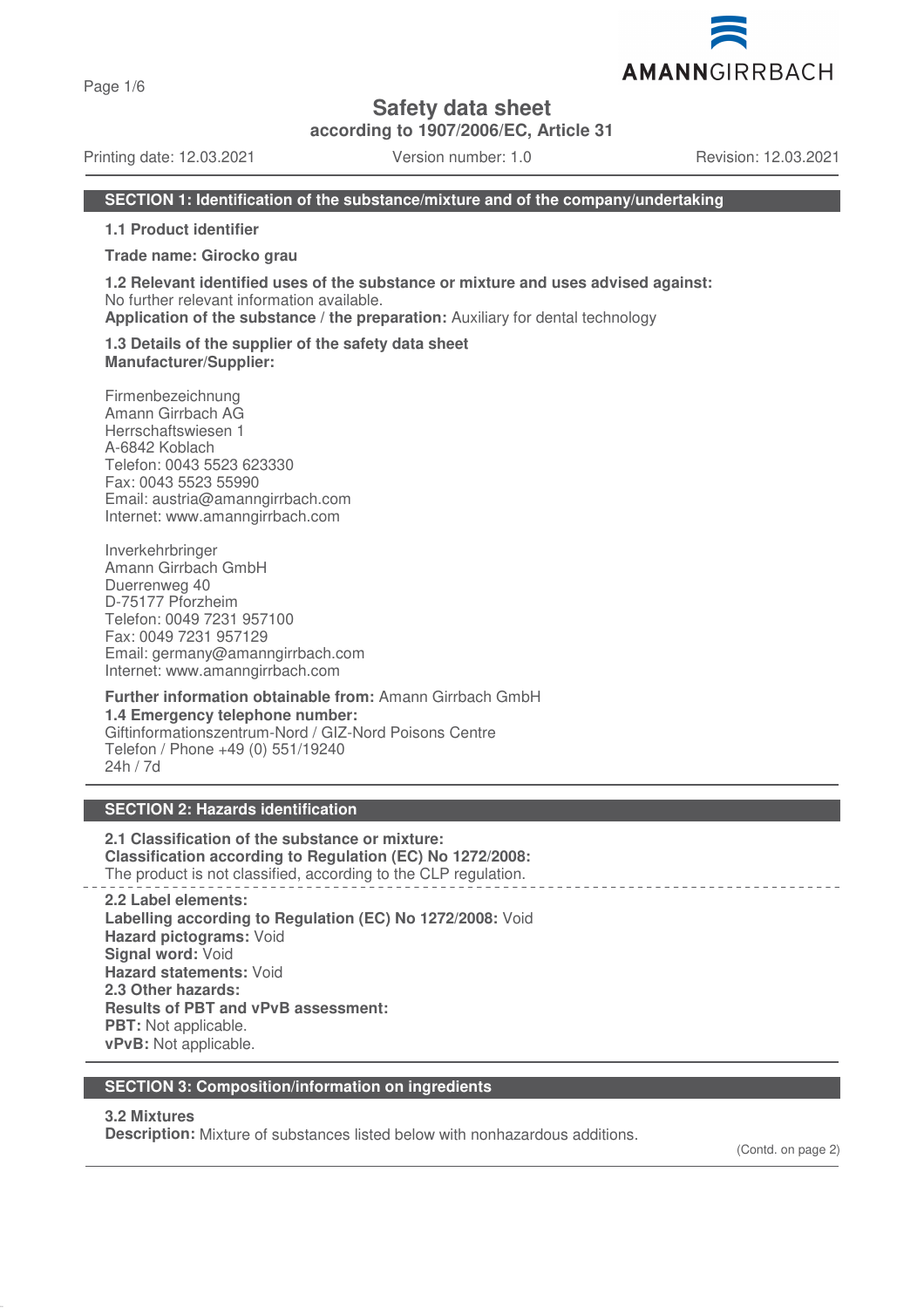

**Safety data sheet**

**according to 1907/2006/EC, Article 31**

Printing date: 12.03.2021 Version number: 1.0 Revision: 12.03.2021

Page 2/6

**Trade name: Girocko grau**

(Contd. of page 1)

>50-≤100%

**Dangerous components:**  CAS: 7778-18-9 EINECS: 231-900-3 Reg.nr.: 01-2119444918-26 calcium sulphate, natural substance with a Community workplace exposure limit **Additional information:** For the wording of the listed hazard phrases refer to section 16.

### **SECTION 4: First aid measures**

#### **4.1 Description of first aid measures:**

**General information:**

Take affected persons out into the fresh air.

Do not leave affected persons unattended.

**After inhalation:** Supply fresh air; consult doctor in case of complaints.

**After skin contact:** Immediately wash with water and soap and rinse thoroughly.

# **After eye contact:**

Rinse opened eye for several minutes under running water.

Call a doctor immediately.

**After swallowing:** Call a doctor immediately.

**4.2 Most important symptoms and effects, both acute and delayed:**

No further relevant information available.

**4.3 Indication of any immediate medical attention and special treatment needed:**

No further relevant information available.

### **SECTION 5: Firefighting measures**

### **5.1 Extinguishing media:**

**Suitable extinguishing agents:**

CO2, powder or water spray. Fight larger fires with water spray or alcohol resistant foam.

**5.2 Special hazards arising from the substance or mixture:**

Formation of toxic gases is possible during heating or in case of fire.

**5.3 Advice for firefighters:**

**Protective equipment:** Do not inhale explosion gases or combustion gases.

### **Additional information:**

Collect contaminated fire fighting water separately. It must not enter the sewage system.

### **SECTION 6: Accidental release measures**

**6.1 Personal precautions, protective equipment and emergency procedures:**

Wear protective equipment. Keep unprotected persons away.

Ensure adequate ventilation.

Use respiratory protective device against the effects of fumes/dust/aerosol.

**6.2 Environmental precautions:** Do not allow product to reach sewage system or any water course.

# **6.3 Methods and material for containment and cleaning up:**

Pick up mechanically.

Ensure adequate ventilation.

**6.4 Reference to other sections:**

See Section 7 for information on safe handling.

See Section 8 for information on personal protection equipment.

See Section 13 for disposal information.

# **SECTION 7: Handling and storage**

# **7.1 Precautions for safe handling:**

Open and handle receptacle with care.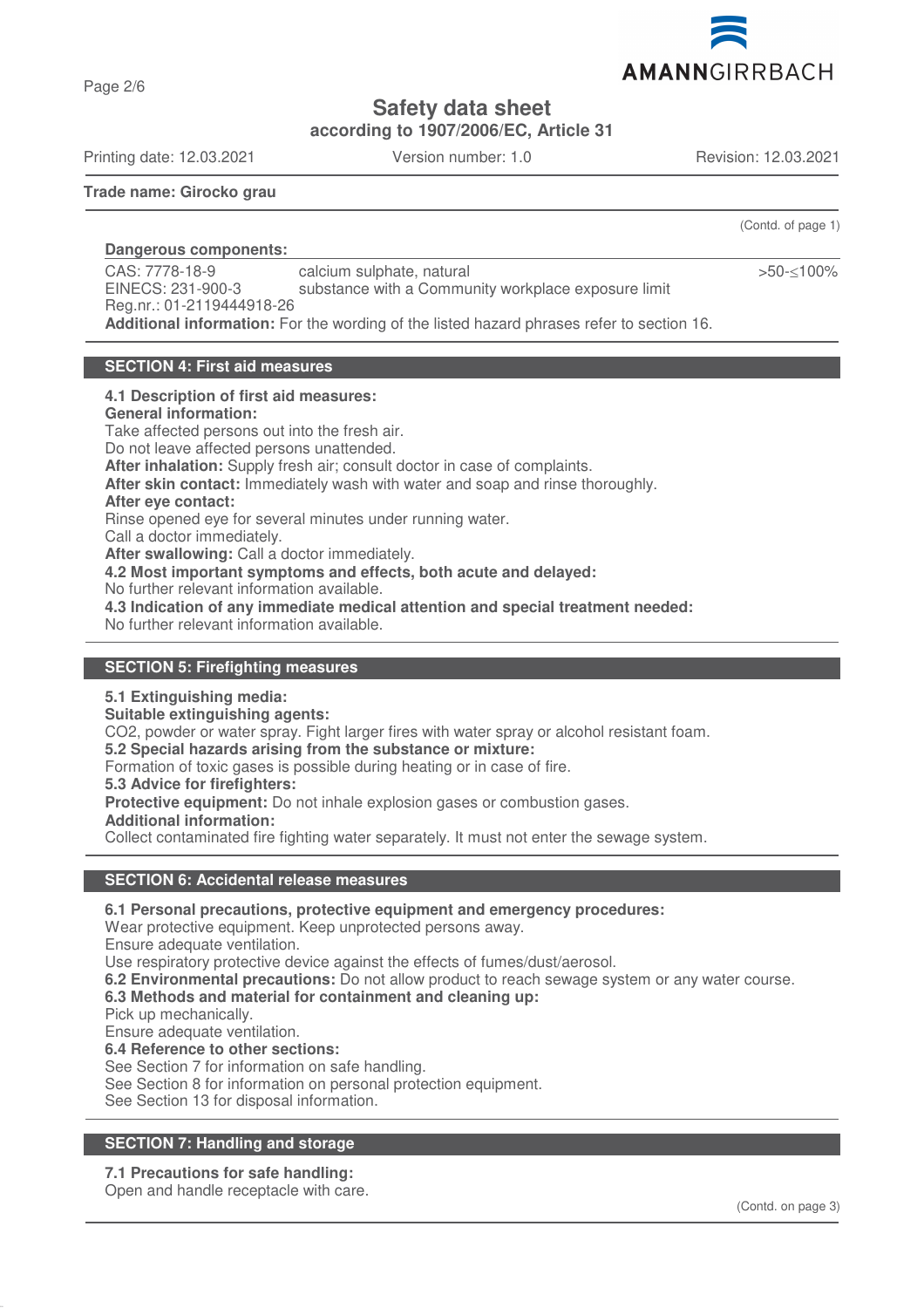

**Safety data sheet**

**according to 1907/2006/EC, Article 31**

Printing date: 12.03.2021 Version number: 1.0 Revision: 12.03.2021

Page 3/6

(Contd. of page 2)

**Trade name: Girocko grau**

Ensure good ventilation/exhaustion at the workplace. Prevent formation of dust. **Information about fire - and explosion protection:** Keep ignition sources away - Do not smoke.

**7.2 Conditions for safe storage, including any incompatibilities:**

**Storage:**

**Requirements to be met by storerooms and receptacles:** Store only in the original receptacle. **Information about storage in one common storage facility:** Store away from foodstuffs. **Further information about storage conditions:** Keep container tightly sealed.

**7.3 Specific end use(s):** No further relevant information available.

### **SECTION 8: Exposure controls/personal protection**

**8.1 Control parameters:**

**Ingredients with limit values that require monitoring at the workplace:** 

**7778-18-9 calcium sulphate, natural**

OEL Long-term value: 10 mg/m<sup>3</sup>

**8.2 Exposure controls:**

**Appropriate engineering controls** No further data; see item 7.

**Individual protection measures, such as personal protective equipment**

# **General protective and hygienic measures:**

The usual precautionary measures are to be adhered to when handling chemicals.

Wash hands before breaks and at the end of work.

Keep away from foodstuffs, beverages and feed.

Do not inhale dust / smoke / mist.

Avoid contact with the eyes and skin.

**Respiratory protection:**

Use suitable respiratory protective device in case of insufficient ventilation.

Short term filter device:

Filter P1

**Hand protection** Protective gloves

# **Material of gloves:**

Nitrile rubber, NBR

Chloroprene rubber, CR

Butyl rubber, BR

The selection of the suitable gloves does not only depend on the material, but also on further marks of quality and varies from manufacturer to manufacturer.

**Penetration time of glove material:**

The exact break through time has to be found out by the manufacturer of the protective gloves and has to be observed.

**Eye/face protection** Tightly sealed goggles

# **SECTION 9: Physical and chemical properties**

**9.1 Information on basic physical and chemical properties: General Information: Colour:** Colour: **According to product specification Odour:** Odourless<br> **Odour threshold:** Contact Contact Contact Contact Contact Contact Contact Contact Contact Contact Contact Conta<br>
Odour threshold: Contact Contact Contact Contact Contact Contact Contact Contact Contact **Odour threshold:**<br>
Melting point/freezing point:<br>
Melting point/freezing point:<br>
> 1400 °C **Melting point/freezing point: Boiling point or initial boiling point and boiling range** Undetermined.<br> **Flammability** Contract Contract Contract Contract Contract Contract Contract Contract Contract Contract Contra<br>
Not applicable. Not applicable.

(Contd. on page 4)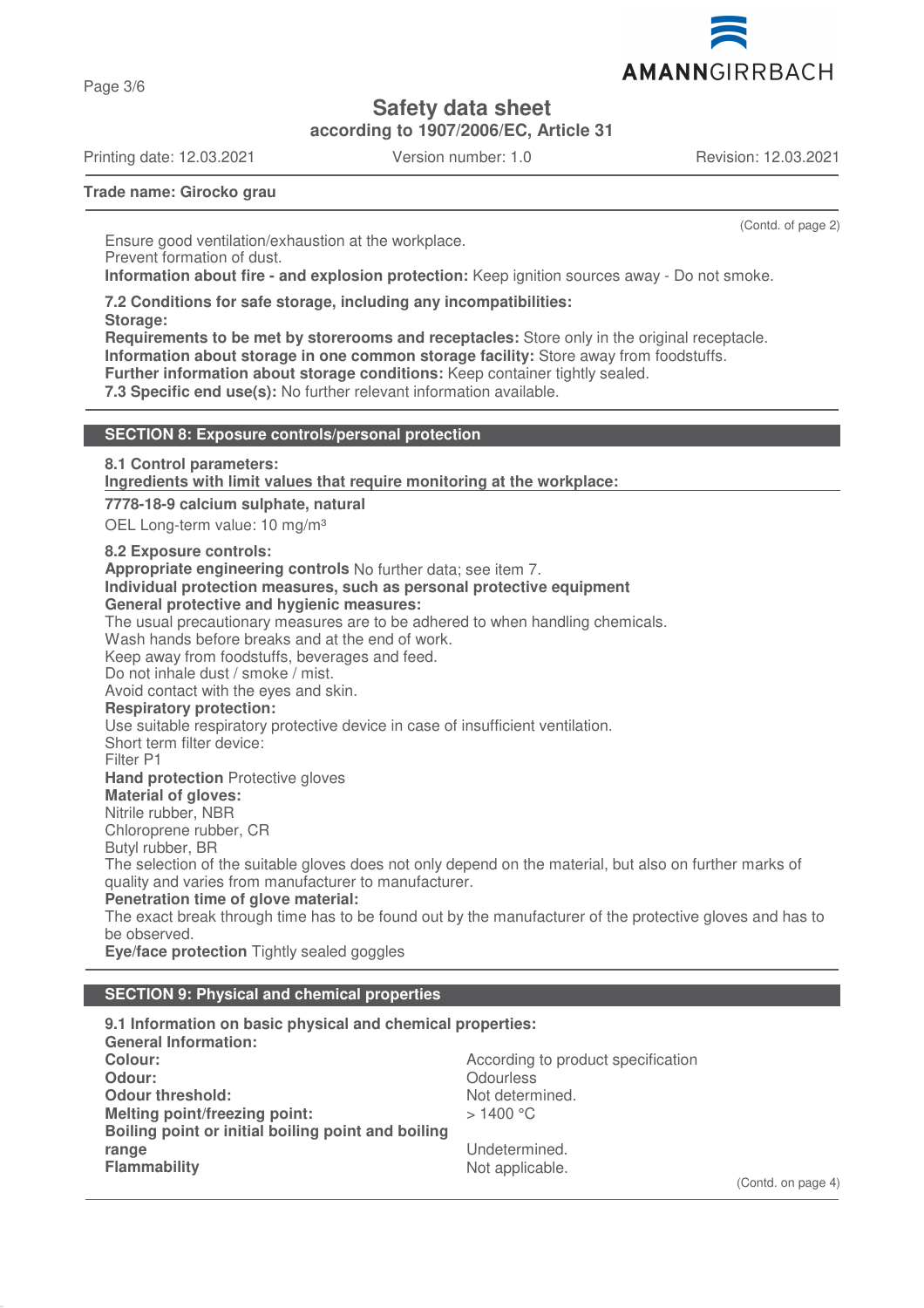Page 4/6

**Safety data sheet**

**according to 1907/2006/EC, Article 31**

Printing date: 12.03.2021 Version number: 1.0 Revision: 12.03.2021

AMANNGIRRBACH

**Trade name: Girocko grau**

|                                                                  | (Contd. of page 3)                            |
|------------------------------------------------------------------|-----------------------------------------------|
| Lower and upper explosion limit                                  |                                               |
| Lower:                                                           | Not determined.                               |
| Upper:                                                           | Not determined.                               |
| Flash point:                                                     | Not applicable.                               |
| <b>Auto-ignition temperature:</b>                                | Product is not selfigniting.                  |
| <b>Decomposition temperature:</b>                                | Not determined.                               |
| pH at 20 °C                                                      | 5 - 7 (Suspension)                            |
| <b>Viscosity:</b><br><b>Kinematic viscosity</b>                  |                                               |
| Dynamic:                                                         | Not applicable.<br>Not applicable.            |
| <b>Solubility</b>                                                |                                               |
| water at 20 $\degree$ C:                                         | $2$ g/l                                       |
| Partition coefficient n-octanol/water (log value)                | Not determined.                               |
| <b>Vapour pressure:</b>                                          | Not determined.                               |
| Density and/or relative density                                  |                                               |
| Density at 20 °C:                                                | $2.6$ g/cm <sup>3</sup>                       |
| <b>Relative density:</b>                                         | Not determined.                               |
| Bulk density at 20 °C:                                           | 1100 - 1200 kg/m <sup>3</sup>                 |
| Vapour density:                                                  | Not determined.                               |
| 9.2 Other information:                                           |                                               |
| Appearance:                                                      |                                               |
| Form:                                                            | Powder                                        |
| Important information on protection of health                    |                                               |
| and environment, and on safety.                                  |                                               |
| <b>Explosive properties:</b>                                     | Product does not present an explosion hazard. |
| <b>Change in condition:</b>                                      |                                               |
| <b>Evaporation rate:</b>                                         | Not applicable.                               |
| Information with regard to physical hazard                       |                                               |
| classes                                                          |                                               |
| <b>Explosives</b>                                                | Void                                          |
| <b>Flammable gases</b>                                           | Void                                          |
| <b>Aerosols</b>                                                  | Void                                          |
| <b>Oxidising gases</b>                                           | Void                                          |
| <b>Gases under pressure</b>                                      | Void                                          |
| <b>Flammable liquids</b>                                         | Void                                          |
| <b>Flammable solids</b><br>Self-reactive substances and mixtures | Void                                          |
| <b>Pyrophoric liquids</b>                                        | Void<br>Void                                  |
| <b>Pyrophoric solids</b>                                         | Void                                          |
| Self-heating substances and mixtures                             | Void                                          |
| Substances and mixtures, which emit flammable                    |                                               |
| gases in contact with water                                      | Void                                          |
| <b>Oxidising liquids</b>                                         | Void                                          |
| <b>Oxidising solids</b>                                          | Void                                          |
| <b>Organic peroxides</b>                                         | Void                                          |
| <b>Corrosive to metals</b>                                       | Void                                          |
| <b>Desensitised explosives</b>                                   | Void                                          |

# **SECTION 10: Stability and reactivity**

**10.1 Reactivity:** No further relevant information available.

(Contd. on page 5)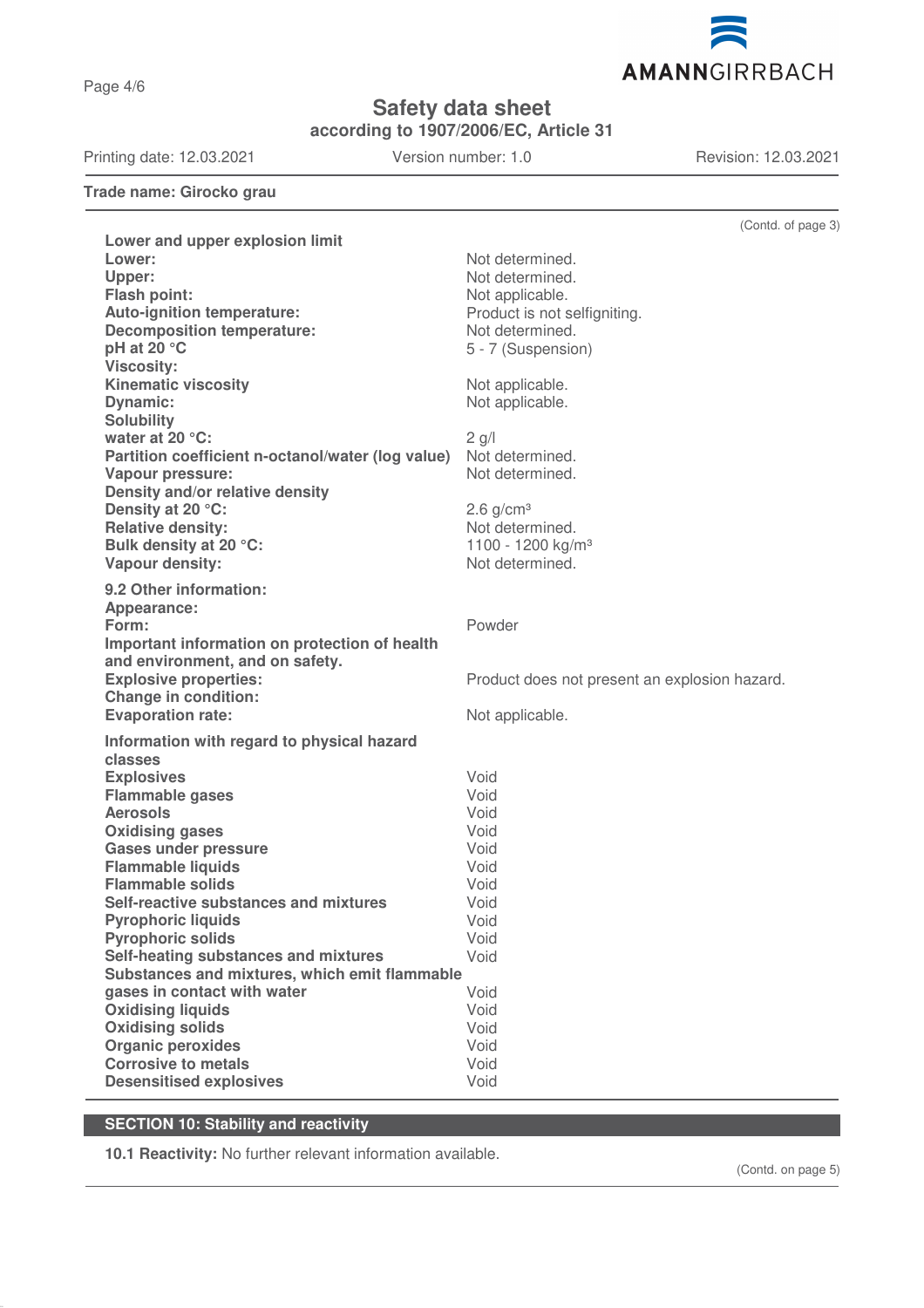

Page 5/6

# **Safety data sheet**

**according to 1907/2006/EC, Article 31**

Printing date: 12.03.2021 Version number: 1.0 Revision: 12.03.2021

(Contd. of page 4)

**Trade name: Girocko grau**

**10.2 Chemical stability:**

**Thermal decomposition / conditions to be avoided:**

No decomposition if used according to specifications.

**10.3 Possibility of hazardous reactions:** No dangerous reactions known.

**10.4 Conditions to avoid:** No further relevant information available.

**10.5 Incompatible materials:** No further relevant information available.

**10.6 Hazardous decomposition products:** Sulphur oxides (SOx)

# **SECTION 11: Toxicological information**

### **11.1 Information on hazard classes as defined in Regulation (EC) No 1272/2008**

**Acute toxicity** Based on available data, the classification criteria are not met.

**Skin corrosion/irritation** Based on available data, the classification criteria are not met.

**Serious eye damage/irritation** Based on available data, the classification criteria are not met.

**Respiratory or skin sensitisation** Based on available data, the classification criteria are not met.

**Germ cell mutagenicity** Based on available data, the classification criteria are not met.

**Carcinogenicity** Based on available data, the classification criteria are not met.

**Reproductive toxicity** Based on available data, the classification criteria are not met.

**STOT-single exposure** Based on available data, the classification criteria are not met.

**STOT-repeated exposure** Based on available data, the classification criteria are not met.

**Aspiration hazard** Based on available data, the classification criteria are not met.

**11.2 Information on other hazards**

**Endocrine disrupting properties** 

None of the ingredients is listed.

# **SECTION 12: Ecological information**

### **12.1 Toxicity:**

**Aquatic toxicity:** No further relevant information available.

**12.2 Persistence and degradability:** No further relevant information available.

**12.3 Bioaccumulative potential:** No further relevant information available.

**12.4 Mobility in soil:** No further relevant information available.

**12.5 Results of PBT and vPvB assessment:**

**PBT:** Not applicable.

**vPvB:** Not applicable.

### **12.6 Endocrine disrupting properties**

The product does not contain substances with endocrine disrupting properties.

**12.7 Other adverse effects:** No further relevant information available.

## **Additional ecological information:**

**General notes:**

Water hazard class 1 (German Regulation) (Self-assessment): slightly hazardous for water Do not allow undiluted product or large quantities of it to reach ground water, water course or sewage system.

# **SECTION 13: Disposal considerations**

# **13.1 Waste treatment methods:**

**European waste catalogue:**

Dispose of contents/container in accordance with local/regional/national/international regulations.

### **Uncleaned packaging:**

**Recommendation:** Disposal must be made according to official regulations.